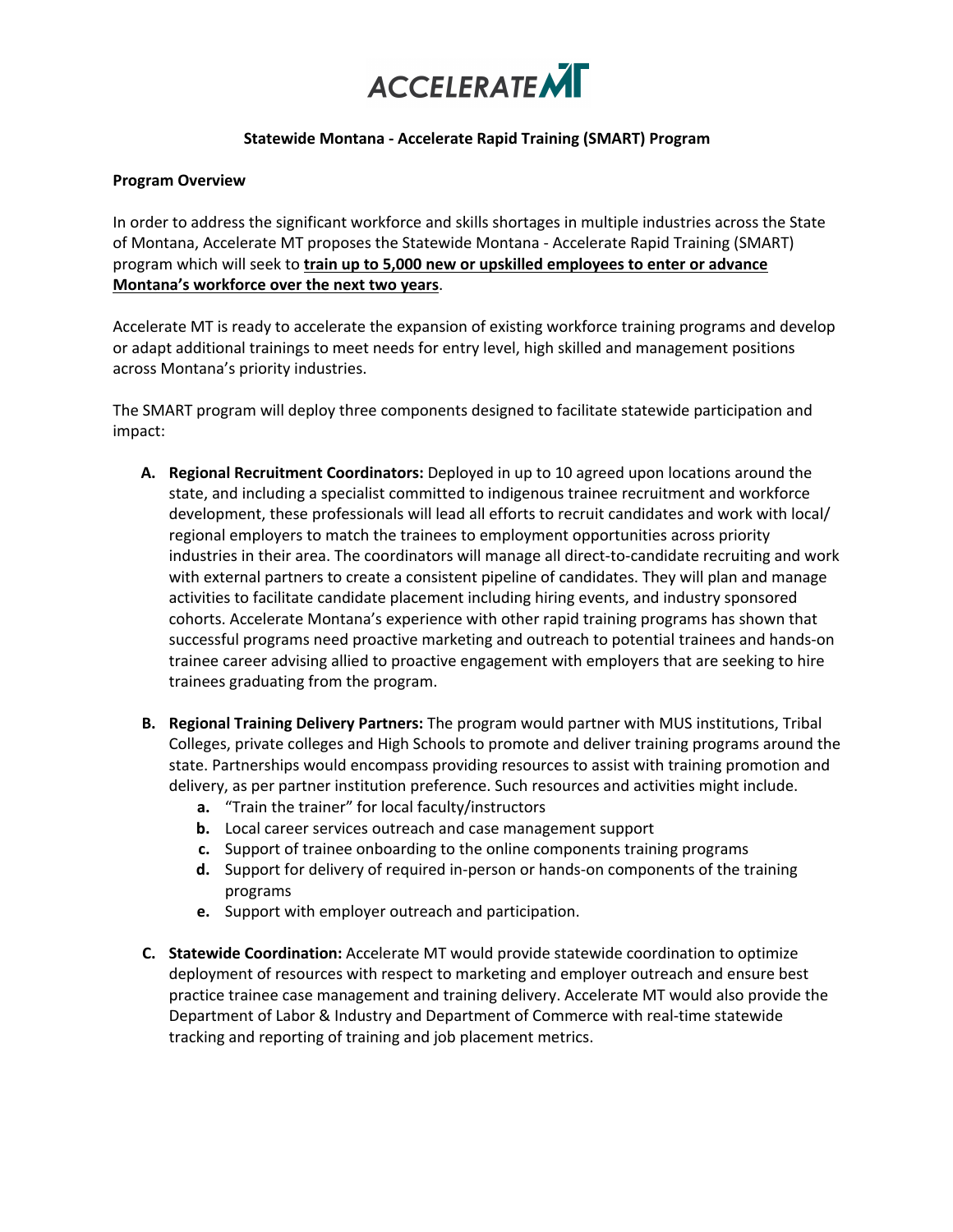



## **Potential Industry Rapid Training Programs**

Outlined below are several existing training programs as well as programs that could be rapidly developed to respond to signals Accelerate MT has identified with respect to significant workforce needs and skills gaps.

In addition to these programs Accelerate MT can work with other education and training institutions across the State to connect trainees and employers to training programs that are responsive to demonstrated trainee interest and employer needs.

- 1. **Job Site Ready:** The Job Site Ready ("JSR") micro-credential is a job-preparedness program designed to equip learners with the work experience and essential skills to start an entry-level job in the Construction trades.
- 2. **Commercial Driver's License:** Offers an ideal learning environment for new truck drivers to develop driving skills in a commercial vehicle and prepares the student to obtain their Class A Commercial Driver's License.
- 3. **Montana Code School:** Front-end and Back-end developer bootcamp options available via 18 week, online part-time programs that prepare individual for entry level software developer and related career pathways in QA, customer support, product management etc.
- 4. **Cyber Montana:** Cyber Montana has a series of rapid training delivery models to serve Montana businesses. Specialized bootcamps delivered remotely and leading to Department of Defense (DoD) and industry-recognized certification for cybersecurity information assurance (IA) credentials have been developed to "upskill" the existing IT professional workforce. National Security Association/Department of Homeland Security (NSA/DHS) recognized rapid-training remote certificate programs have been developed to build a workforce of entry-level cyber professionals. Team-based cyber incident response training sessions using the Montana Cyber Range have been developed for training teams of cyber incident responders.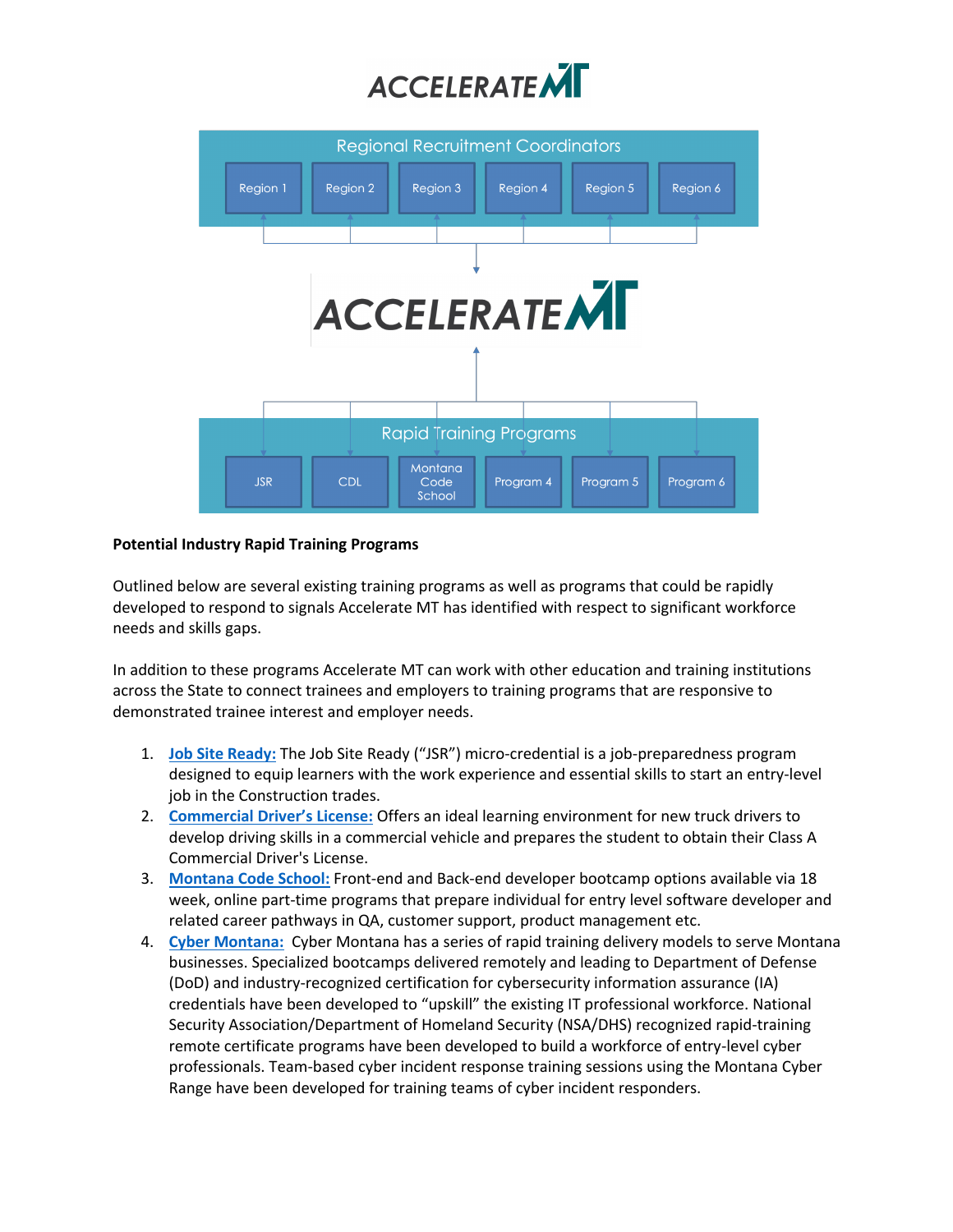

- 5. **Career Readiness:** Following the National Association of Colleges and Employers (NACE) competencies, this micro-credential will prepare learners to enter the workforce with appropriate employability skills that will navigate their ability to successfully apply for a job and perform in the workforce. These competencies include: Critical Thinking/Problem Solving, Oral/ Written Communication, Teamwork/Collaboration, Digital Technology, Leadership, Professionalism, Career Management, and Global Fluency. Successful candidates receive a digital badge.
- 6. **Tech Career Foundations:** packaging a portfolio of technology certificate options including Google, AWS, Salesforce etc., with career readiness skills.
- 7. **Management Essentials:** A portfolio of micro-courses designed to help workers progress into, or raise their skills, in team and business area management. COVID and new technologies have driven dramatic changes in business models, working practices and employee expectations requiring managers to develop new or enhanced skills in areas of communications, project management, innovation, leadership and HR/workplace culture.
- 8. **Manufacturing Certificate:** Bootcamp training for manufacturing processes including lean and quality assurance using remote delivery technology and content approved by the Montana Manufacturing Extension Cooperative (MMEC).
- 9. **Customer Service Essentials:** Building on a successful program delivered in the Summer of 2021 with Glacier Country Tourism, Accelerate Montana could deploy a Customer Service Essentials training program to help employees across multiple industries develop effective customer service skills in an environment where workforce shortages are placing additional demands on frontline workers.
- 10. **Accelerated Nursing:** The Accelerated Nursing track is designed for those who have earned a baccalaureate or higher degree in a non-nursing field and are looking for new opportunities. Students in this track build on their previous degree(s) to achieve a second bachelor's degree that would enable them to become a Registered Nurse.
- 11. **Food Service Essentials:** Public and worker safety program involving food safety training, knife skills safety training, sanitation safety training, workplace skills, and alcohol service training. Completion of food service essentials training program leads to *SafeServ* certification, and industry standard endorsed by the Montana Restaurant Association and a legal requirement for all Montana food and alcohol service establishments.
- 12. **Behavioral Health:** Short-term training to address the crisis of behavioral health professionals prepared to address the many challenges in serving children and developmentally disabled adults.

## **Program Funding:**

Accelerate MT proposes a flexible funding model that would deliver industry specific training cohorts (ranging from 5-50 trainees per cohort, depending on program) around the state based on demonstrated trainee interest and employer needs. Program costs are in two categories:

A. **Program Set Up, Promotion & Coordination: (\$1.5m per Year).** These costs encompass initial program setup plus annual costs of the regional training recruitment coordinators (10 FTEs), resources to local institutions to support program promotion and delivery readiness, e.g., train